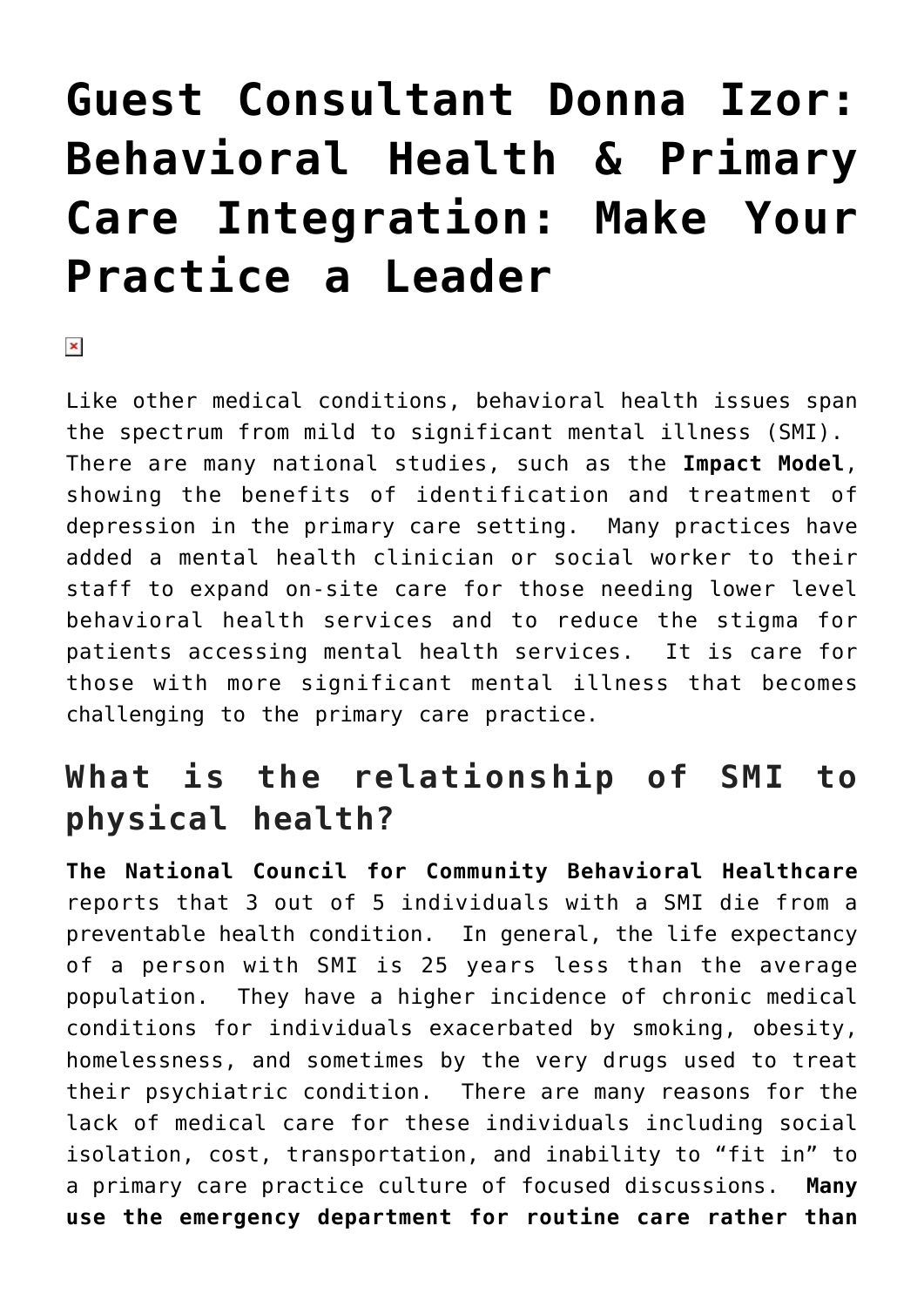**establishing and maintaining a relationship with a primary care practice.**

## **Barriers to behavioral health services and to primary care for behavioral health patients**

From the primary care perspective, it is often difficult to obtain access for patients to specialty behavioral health services. Your patients may be hesitant to follow your recommendation or referral to a psychiatrist or behavioral health professional because of the stigma that still surrounds mental health. Cost may also be an issue as insurance coverage for mental illness is often "carved out" of private insurances and managed separately requiring pre-authorizations and other steps to access care. Finally, there may be limited access and availability of services for those with Medicaid or without insurance resulting in months before your patient can be seen.

From the behavioral health perspective, the community mental health center (CMHC) may have difficulty obtaining primary care for their clients. Clients may not want to change their life habits to improve their health. Engaging clients in the need for a primary care provider can be difficult and once done, a practice may not be available that will accept the client. These individuals often take longer to move through a visit and may not be able to provide an accurate medical or social history. Your staff may be anxious to have them in your waiting room or to deal with their mental health issues. The needs of these clients can be significant yet the skills of a medical home can benefit these individuals by coordinating their care, reducing the costs to the overall system, and engaging the individual to improve their health.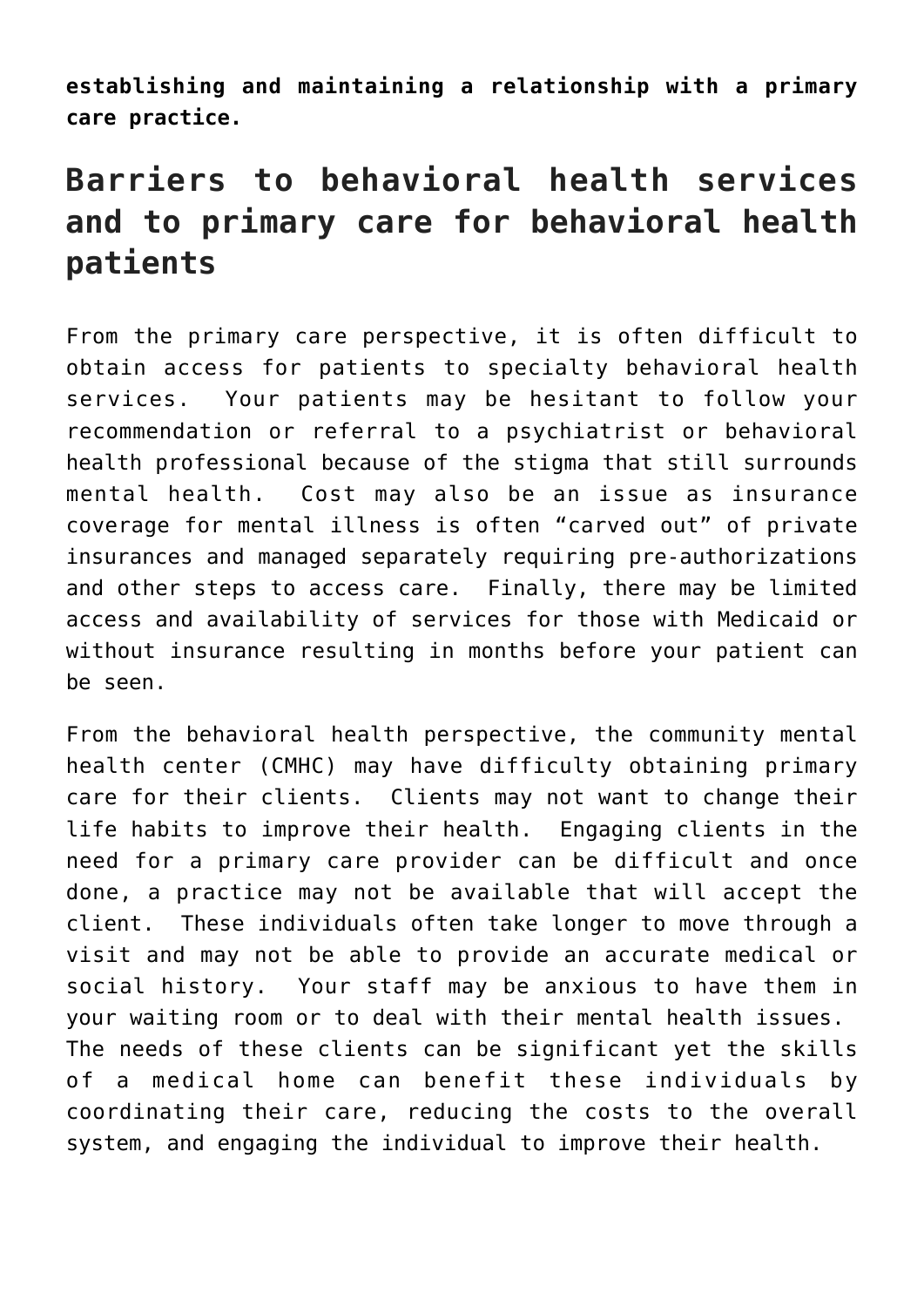## **How collaboration with a CMHC can be a win-win**

Collaborating with the Community Mental Health Center (CMHC) provides an opportunity to improve communication and move towards person-centered care where team members work with each other and the individual to provide the best care in the right setting. It has the potential to decrease costs to the overall healthcare system by reducing the number of unnecessary emergency room visits, reducing no show rates and reducing duplication in efforts. Most importantly, it can improve the quality of care for the individual through identification and treatment of chronic conditions, and promotion of preventative services and wellness.

For the past year I have worked with a statewide CMHC network and with medical centers and primary care practices to work toward bi-directional care. All providers want the best for their patients as well as to improve the overall care of residents in the communities they serve. This shared belief in person-centered care has led to successful collaboration. The group began by improving their referral system and having regular **care management meetings** to discuss shared patients. Education and group meetings have led to more comfort between the systems. Now they are planning to co-locate a primary care nurse practitioner within the CMHC, expand home visits for CMHC clients, and expand the information collected in the CMHC chart to include an up to date problem list and medication list.

#### **Proven steps to successful collaboration:**

- Work with the CMHC to **define the needs and the specific barriers to referrals** to and from your office
- **Include providers, clinicians and staff in planning** and understanding their new roles, processes and procedures
- Openly **discuss the cultural differences** between the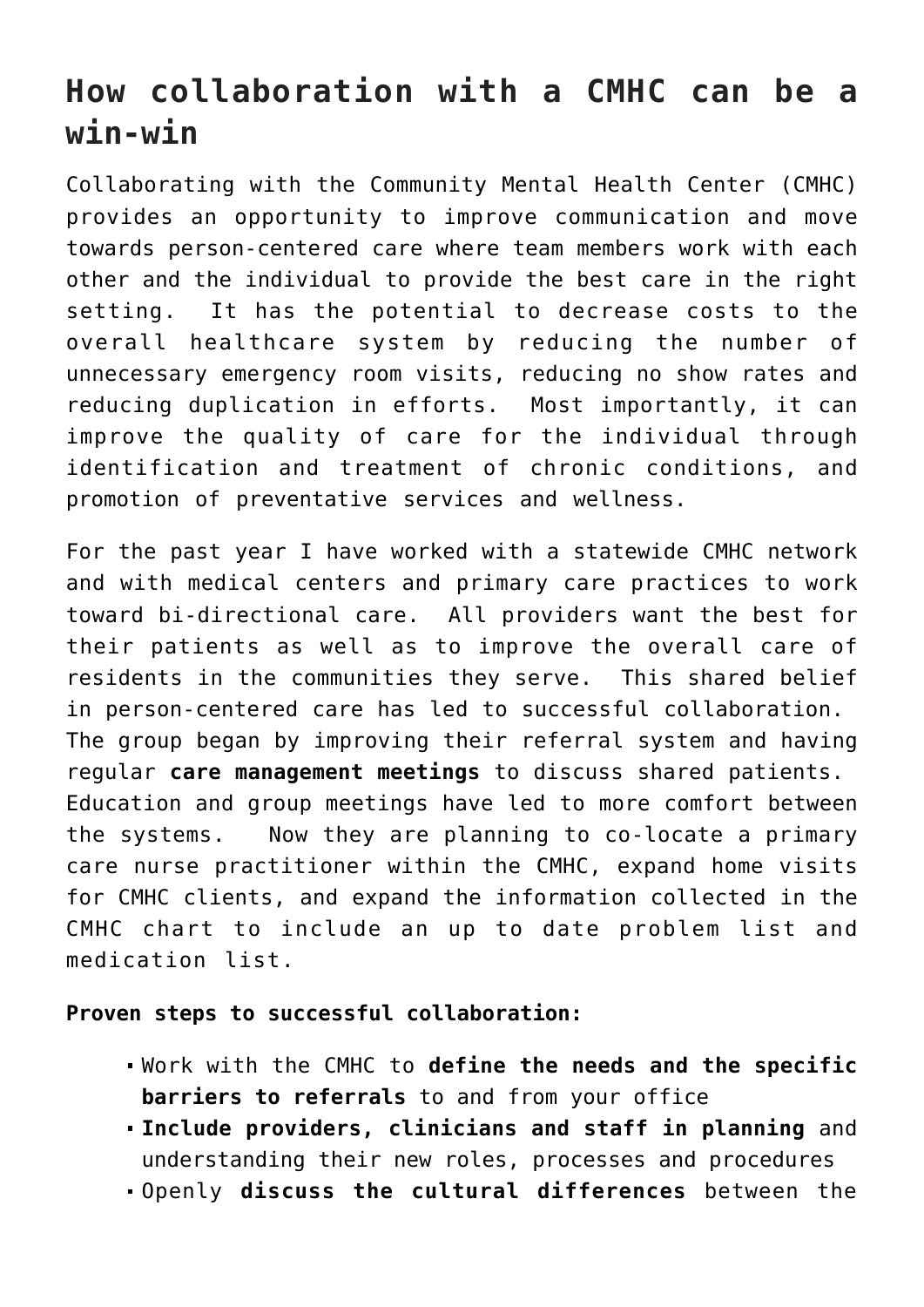health systems and how the organizations can work together to maximize the value of the services offered

- **Establish regular meetings** to discuss shared clients (with proper consents) to assure collaboration and reduce duplication in care management
- **Script discussion points** for patients you are referring to the CMHC to reduce the stigma associated with care and encourage their engagement
- **Establish clear expectations for access**, defining what information is needed for a referral, and developing systems to share information after the visit to and from the CMHC
- **Provide educational materials** on chronic conditions and wellness at the CMHC and offer care opportunities such as flu clinics and health fairs at their site for their clients
- **Educate your staff** to the needs of individuals with SMI
- Ask the CMHC for their help in **managing clients with disruptive behavior** or assist the client in making and coming to scheduled visits
- Be open to learning more about management of individuals with SMI and **managing their drugs** through a collaborative relationship with the psychiatrist
- **Seek support for your actions** through State Offices of Primary Care, AHEC, FQHC, and State Department of Health resources

There are many excellent web sites and articles that can provide additional information and options for integration. These include the **[National Council for Community Behavioral](http://www.thenationalcouncil.org/) [Healthcare](http://www.thenationalcouncil.org/)** and **[SAMHSA](http://www.integration.samhsa.gov/)** (Substance Abuse and Mental Health Services Administration). I encourage you to research the options and begin the process of integration for the benefit of your patients, your practice and your community.

 $\pmb{\times}$ 

*Donna Izor, MS, FACMPE has more than 20 years of experience as*